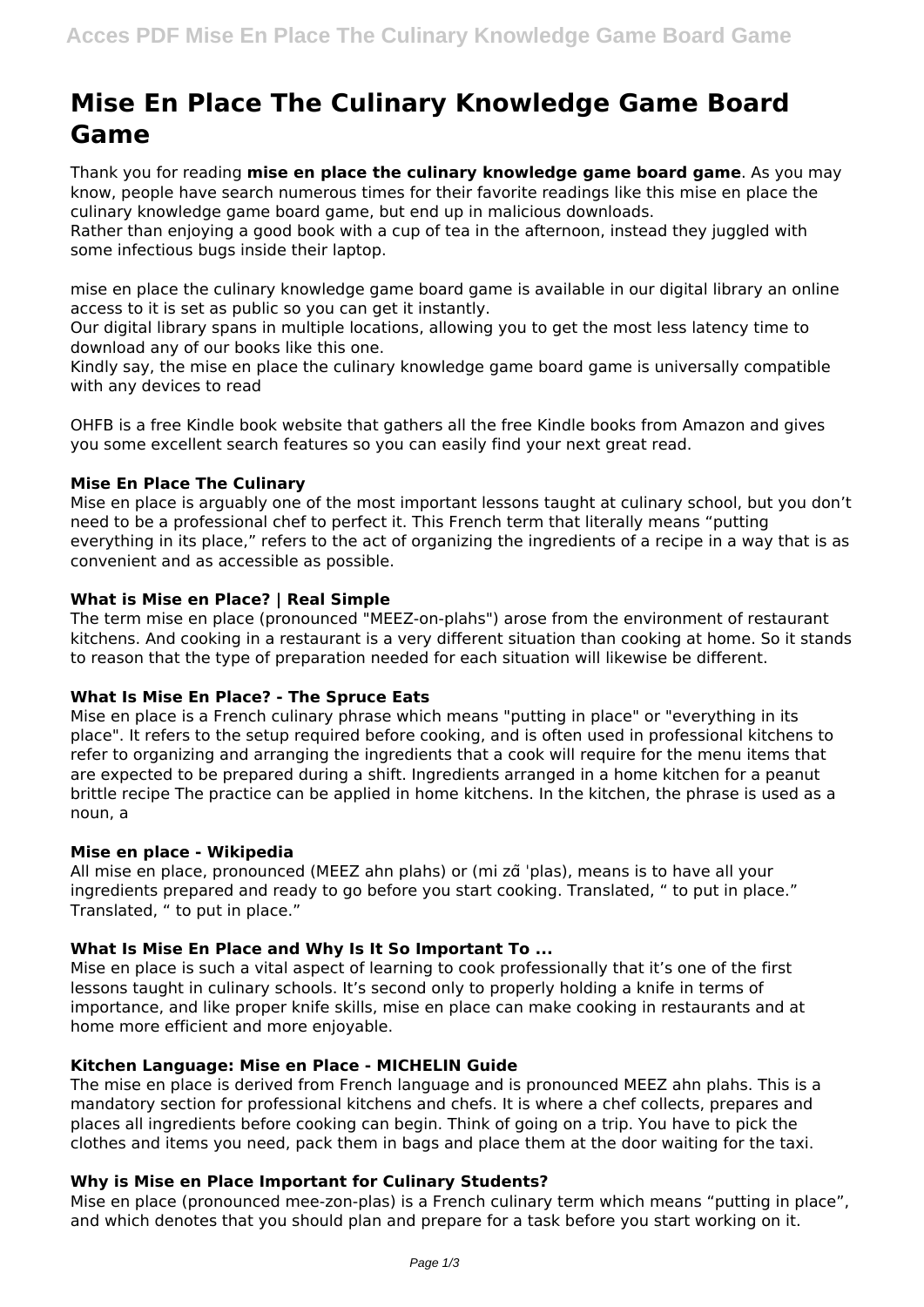## **Mise en Place: How to Be More Efficient in the Kitchen and ...**

Every kitchen station, whether it is a prep station or a line station, should be set so that all tools, equipment and mise en place are within arm's reach, from left to right and from top to bottom. This will minimize extra steps and make your timing more efficient.

### **Mise en Place — The Culinary Pro**

marinade under refrigeration; the thicker the product the longer it take for marinade to penetrate meat, use acid resistant container, tie spices in cheese cloth bag and cover product completely with marinade (ratio.5 marinade to 1 lb. meat) preparation for frying and 4 purposes

## **mise en place- culinary Flashcards | Quizlet**

Mise en place is the college magazine for alumni and friends of The Culinary Institute of America, and reflects its principles and core values. Its mission is to foster a mutually beneficial and...

## **Mise en Place Issue 73 Baking & Pastry by The Culinary ...**

The electronic version of Mise en Place: The Culinary Knowledge Game can be played by an individual or projected for full class participation. This interactive learning tool offers instructors the opportunity to immerse students in a virtual restaurant environment where they encounter realistic workplace scenarios, terms, and concepts.

## **Mise en Place: The Culinary Knowledge Electronic Game ...**

The system that makes kitchens go is called mise-en-place, or, literally, "put in place." It's a French phrase that means to gather and arrange the ingredients and tools needed for cooking. But for...

## **For A More Ordered Life, Organize Like A Chef : The Salt : NPR**

Mise en place literally means "set in place," and it refers to having all your ingredients prepped and ready to go before you start cooking. Onions are diced, spices are measured, broth has been portioned. And it's not a bad idea to have your pans and ladles laid out, too!

### **Basic Technique: Mise en Place | Kitchn**

Mise en place, pronounced meez-ahn-plahss, is a French cooking term which means "put into place." 1. A more exact translation would be something like "put into some places" or "put things into place". On TV cooking shows, such as on the Food Network, this term is usually used to refer to having all of your ingredients prepared and ready to use in your dish before you begin cooking.

# **What is Mise en Place? | culinarylore.com**

Christine Wansleben, owner and culinary director of Mise En Place EXPEDITOR™510S Culinary Blender (120V) - Hamilton Beach Commercial The first two debuted June 12 on VPM PBS Plus. Future episodes will air June 26, July 3 and July 10.

#### **Mise En Place - Richmond, VA**

Mise en Place is the college magazine for alumni and friends of The Culinary Institute of America, and reflects its principles and core values.

# **Mise en Place Issue 73 Baking & Pastry by The Culinary ...**

For Episode 8 of Mise-en-Place, chef/host Robert Belcham returns to a topic that can make a lot of that happen - a no-tipping or 'hospitality-included' business model. Already on the road to the Big Reset is chef Carl Heinrich, co-owner of Richmond Station, one of the bright lights of Toronto's Financial District.

#### **Mise-en-Place – Chefs' Table Society of British Columbia**

Called mise en place, the French phrase means "put in place" and refers to the gathering and arrangement of one's necessities for cooking. More than a management system, however, in 2014, Melissa Gray, a then-senior at the Culinary Institute of America, told NPR, "It really is a way of life."

Copyright code: d41d8cd98f00b204e9800998ecf8427e.